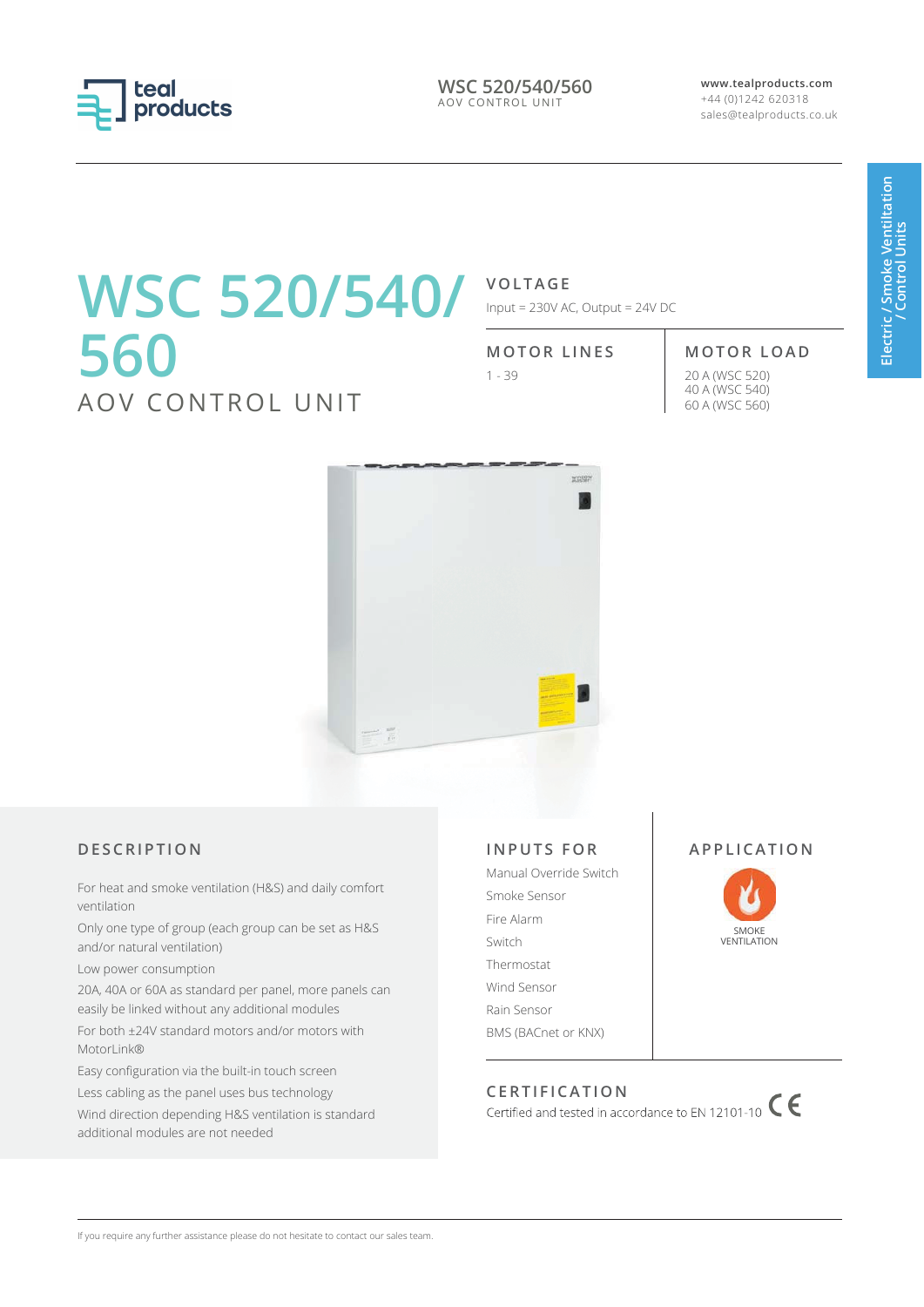

### **D E S C R I P T I O N ( C O N T I N U E D )**

Modular smoke ventilation panel for the control of ±24V DC motors and motors with MotorLink® for smoke ventilation and daily comfort ventilation. The modular panel can be used in larger and medium sized buildings e.g. shopping centres, schools or sport/leisure facilities. Comfort ventilation also possible with KNX or BACnet IP due to bus technology together with eg. NV Comfort® or NV Advance®.

By linking several panels together the panels can be used in very large buildings. The linking of panels can be carried out from the beginning or later via CAN. Distance between two smoke control panels up to 250m with maximum total distance of 1000m.

Built-in uninterruptible power supply for min. 72h in case of power loss (batteries are to be ordered separately).

#### **Special technical features**

approval according to EN 12101-10 approval according to prEN 12101-9 requested automatically limited opening for comfort ventilation without additional modules field bus modules are available for KNX and BACnet IP max. output voltage 27.6VDC @230VAC modular plug-in card design flexible open system design simple installation – due to substantially less cabling easy configuration at start up / expanding / rebuilding on the 3½" LCD built in touch screen in the panel – this can also be done on a PC without any additional modules the touch screen is also used for quick troubleshooting when

maintaining the system

#### **Connection options**

triggering by BMS via potential-free contact without any additional modules

one ±24V DC standard motor line up to 20A in the WSA 5PS module without additional modules or up to 10A per motor line (standard motors and/or motors with MotorLink®) on the motor modules, max. total of 20A per section

up to 30 break glass units per 20A section, 10 of the units can be connected with a smoke detector – up to 10 detectors per unit

magnetic clamps – for further information see the installation instruction

#### **Sections**

The FlexiSmoke™ smoke ventilation panel is available in three different sizes 20A, 40A and 60A. The smoke ventilation panel consists of 20A-sections, thus WSC 520 contains one section, WSC 540 two sections and WSC 560 three sections.

#### **Modules**

Each section contains the WSA 5PS power supply module, the WSA 5MC overall control module and 3 slots for expansion modules. The WSA 5MC overall control module is available with or without field bus interface for KNX or BACnet IP.

At the 3 slots the WSA 5IO input/output module, the WSA 5SM ± 24V standard motor module or the WSA 5ML MotorLink® motor module can be connected. The type and number of the modules are specifically to suit the smoke panel required function.

Motor groups and motor lines

A motor group consists of one or more motor lines and all the motor lines are operated simultaneously.

Each 20A section contains one 20A motor line for connection of ±24V standard motors on the WSA 5PS module. If more motor lines are needed, one or more motor modules WSA 5SM are inserted. Each motor module contains four motor lines.

For connection of motors with MotorLink® insert one or more motor modules WSA 5ML. Each motor module contains four motor lines.

It is possible to insert both motor module types in the same 20A section, thus the section will operate both ±24V standard motors and motors with MotorLink®.

A 20A-section can contain up to 13 ±24V standard motor lines or 12 MotorLink® motor lines as well as 1 ±24V standard motor line. The total power consumption of all the motors must not exceed 20A.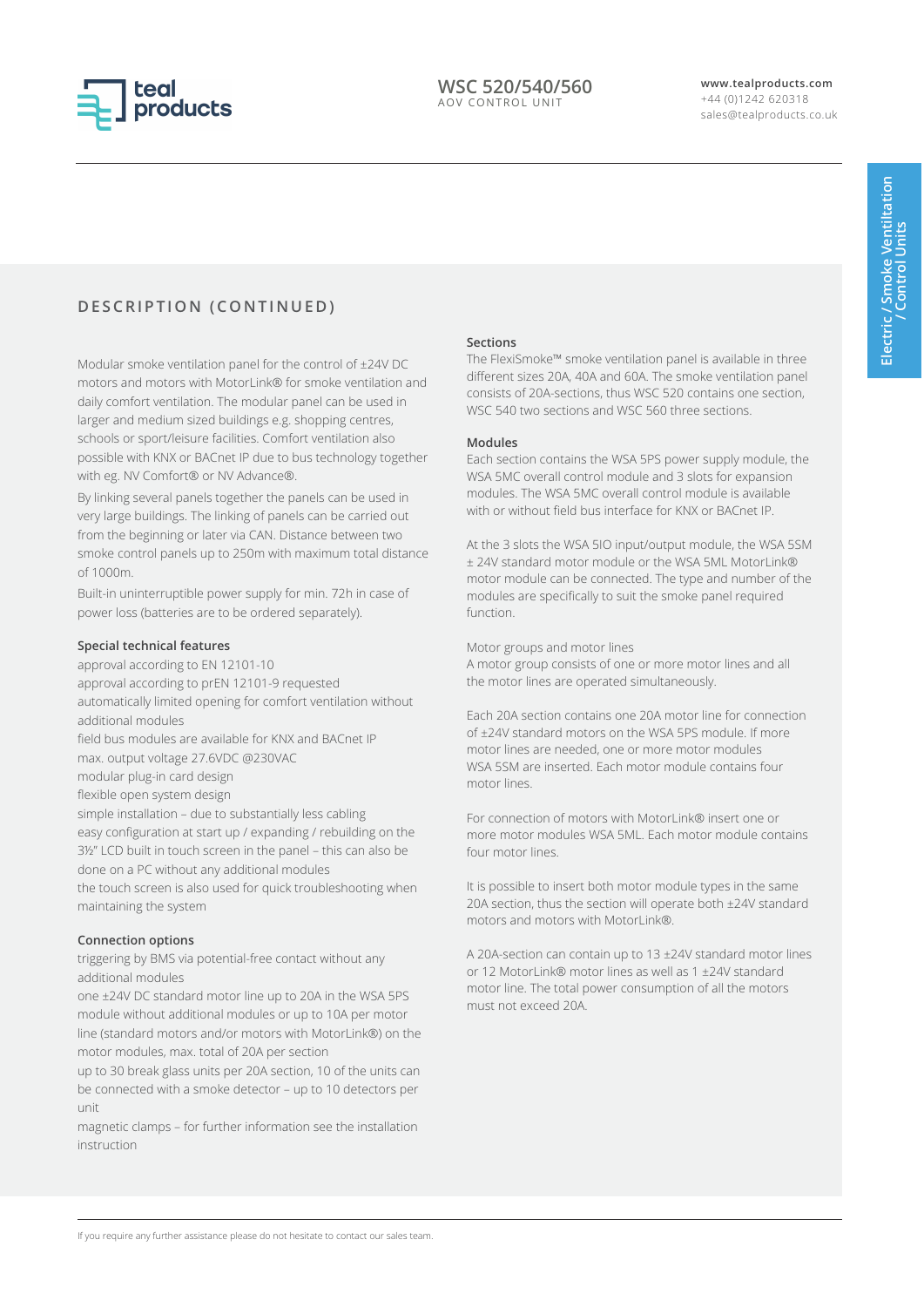

### **D E S C R I P T I O N ( C O N T I N U E D )**

Selection of modules Expansion modules are selected specifically for the task.

Example of module selection:

a) 1 input/output module and no additional modules b) 1 input/output module and 1 ±24V standard motor module

c) 3 ±24V standard motor modules

Expansion modules are mounted in the three expansion slots. Expansion module position:

If an input-/output module is selected it is inserted in the first slot. If further modules are inserted, the input-/output modules are inserted before the motor modules and the MotorLink® motor modules are inserted before the ±24V motor modules. The item no. of the panel specifies the type and mounting of the expansion modules in the section/sections

#### **Adding panels**

The smoke ventilation panel can be expanded by adding more FlexiSmoke™ panels in the CAN inputs on the WSA 5MC module. The CAN cable between two smoke ventilation panels must not exceed 250m and the total cable length must not exceed 1000m.

#### **Break glass unit**

Break glass units 5-series are to be used together with FlexiSmoke™. The units are configured and assigned to smoke zones via the touch screen in the smoke control panel.

#### **Inputs / outputs**

All inputs and outputs on the FlexiSmoke™ smoke ventilation panel can be freely configured – this means that they can be assigned to functions across modules and 20A-sections.

#### **Modules in a FlexiSmoke™ (example with a WSC 540)**



WSA 5PS power supply module – one module in each section



WSA 5MC overall control module – one module in each section



Free slots for connection of expansion modules type WSA 5IO, WSA 5SM and/or WSA 5ML – 3 free slots in each section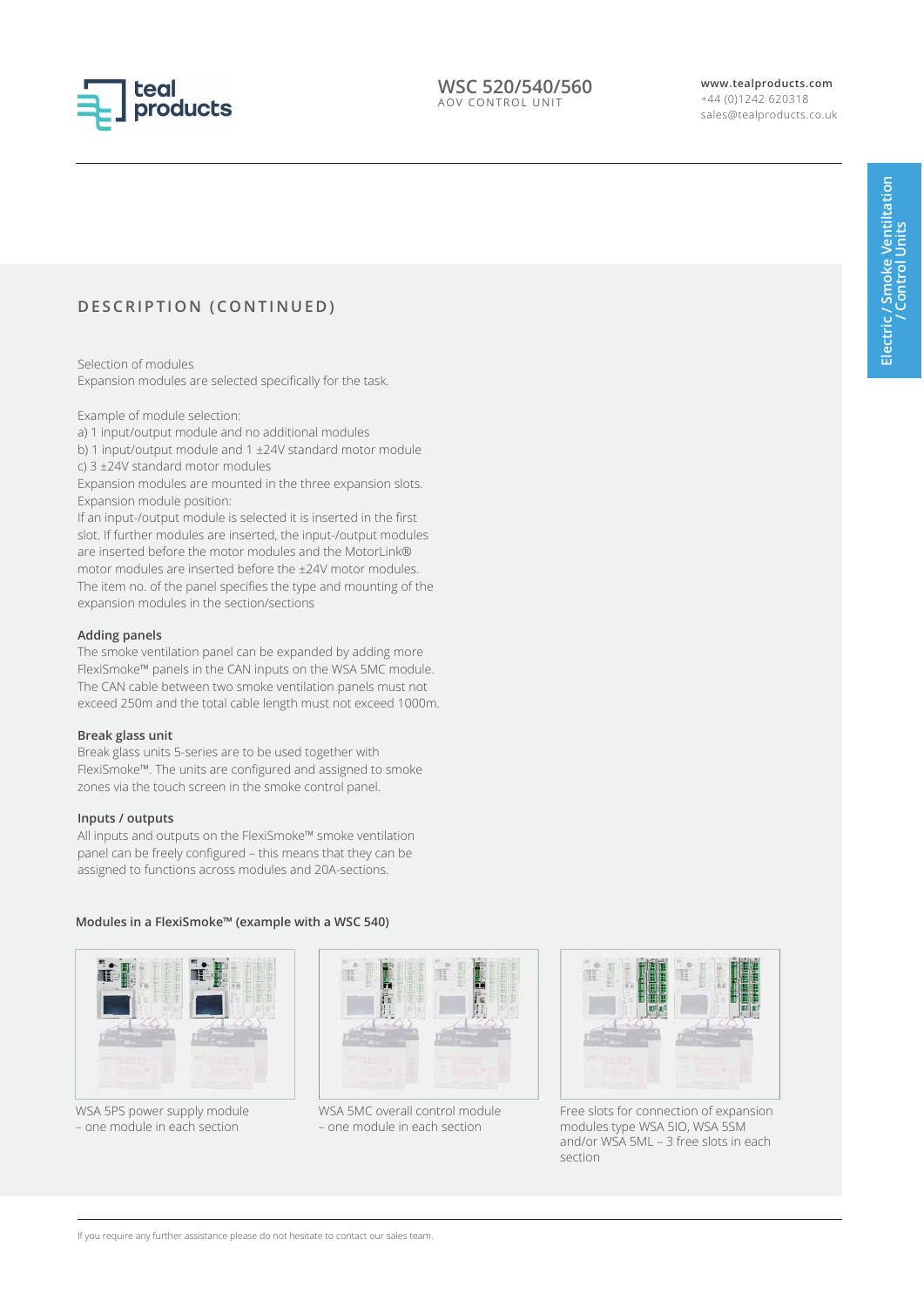#### Cabling

FlexiSmoke™ uses bus technology and the overall cabling for break glass units, smoke detectors and keypads is significantly reduced compared to other types of smoke panels:

- the break glass units are series connected, therefore is not necessary to cable from each break glass unit to the smoke ventilation panel
- keypads for ventilation and smoke detectors are connected directly to the break glass units in the smoke areas



#### **System example with WSC 540**

Smoke ventilation panel with two sections (2 x 20A) configured in five smoke zones. Total ±24V standard motor power consumption in the first section is 20A (smoke zone  $1 - 2 - 3$ ) and the total  $\pm 24$ V standard motor power consumption in se-cond section is 2A (smoke zone 4 - 5).

The keypads and break glass units are cabled directly to the break glass units in the smoke zones which means that the need for cabling in the building is significantly reduced.

A wind/rain sensor is connected to close the windows during comfort ventilation in case of high wind and/or rain.

The smoke ventilation panel is connected to the Fire Alarm System via the WSA 5IO module.



#### **Description of modules**

#### Power supply module (WSA 5PS)

Each 20A section contains WSA 5PS power supply module.

#### The module contains:

- one motor line for ±24V standard motors
- two free configurable inputs for connection of eg. wind/rain sensor WLA 330 or keypad for comfort ventilation
- one output for additional power supply to sensors
- · output for fault signal
- connection of power supply
- touch screen for configuration. commissioning and maintenance



| X1: 1.1 (white)<br>1.2 Cable surveillance 20A motor linie<br>1.3 (brown) $\left\{\n\begin{array}{l}\n20A \text{ motor line} \\ 224V \text{ motors}\n\end{array}\n\right.$ |
|---------------------------------------------------------------------------------------------------------------------------------------------------------------------------|
| X2: 2.1 Open<br>2.2 Close<br>2.3 GND / 0V input                                                                                                                           |
| X3: 3.1 24V UPS<br>3.2 24V<br>3.3 GND / 0V   AUX power                                                                                                                    |
| X4: 4.1<br>4.2<br>4.3 (nc) $\Big\}$ fault signal to Fire Alarm System                                                                                                     |
| X5: 5.1 N<br>5.2 L1<br>5.3 (L2) power supply 230/400V AC<br>5.4 (L3)                                                                                                      |
|                                                                                                                                                                           |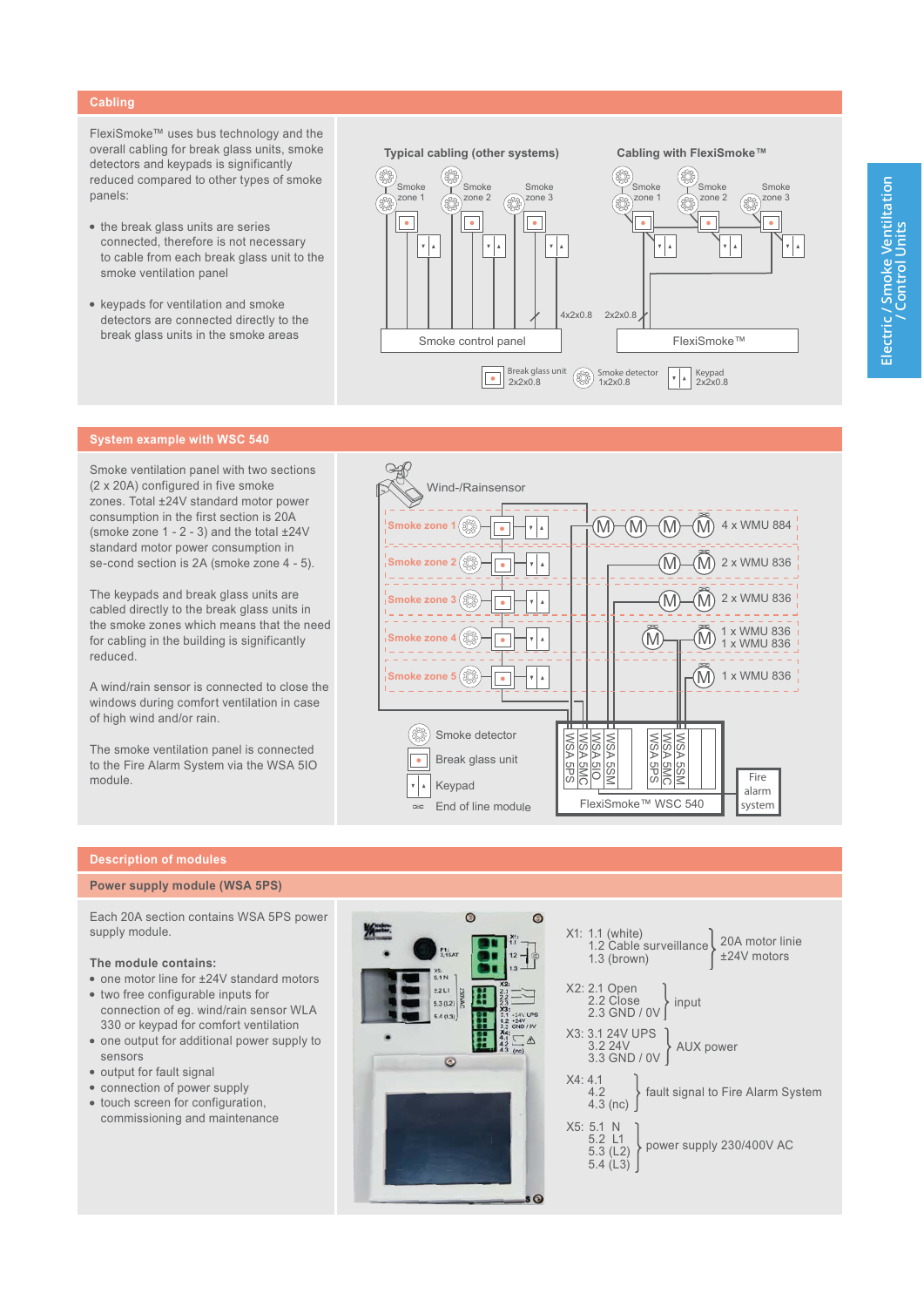#### **Description of modules (continued)**

#### **Overall control module (WSA 5MC)**

Each 20A section contains an overall control module WSA 5MC.

The module is available with or without field bus interface for KNX and BACnet (BACnet IP).

#### The module can contain i.a.:

- · two inputs for break glass unit type WSK 501 or WSK 502
- CAN bus interface for connection of more smoke ventilation panels
- connection of weather station with wind direction detection
- LEDs for status of the smoke control panel
- · connection for field bus for KNX (only modules with communication)

| <b>WSA 5MC</b>  | <b>WSA 5MC KNX</b>            |                                                                                                                                            |                                             |
|-----------------|-------------------------------|--------------------------------------------------------------------------------------------------------------------------------------------|---------------------------------------------|
| ⊙<br>回回         | ⊙<br>回回                       | X1: 1.1 1.4 24V<br>1.2 1.5 Lin<br>1.3 1.6 GND / 0V                                                                                         | break glass unit<br>WSK 501 / 502           |
|                 |                               | <b>X2: 2.1 CAN GND</b><br>CAN <sub>1</sub><br>2.2 CAN low<br>2.3 CAN high<br>2.4 CAN GND<br>CAN <sub>2</sub><br>2.5 CAN low<br>2.6 CAN low |                                             |
|                 |                               | X3: 3.1 24V<br>3.2 communication<br>3.3 GND / 0V                                                                                           | weather station with<br>wind direction      |
|                 |                               | J1: 2 x ethernet BACnet IP                                                                                                                 |                                             |
|                 | $32\n-2$                      | SW1: reset all                                                                                                                             |                                             |
|                 |                               | J2: USB host                                                                                                                               |                                             |
|                 |                               | J3: USB device                                                                                                                             | PA: button for switching                    |
|                 | PA                            | SD: SD-micro card                                                                                                                          | between normal / adressing                  |
|                 |                               | <b>KNX: KNX connection</b>                                                                                                                 | mode for transferring of<br>physical adress |
| SW <sub>2</sub> | SW <sub>2</sub><br><b>KNX</b> | $LED \frac{1}{2}{3}$ : status                                                                                                              | SW2: (not connected)                        |
|                 | <b>MC</b>                     |                                                                                                                                            |                                             |

#### Input / output module (WSA 5IO)

The WSA 5IO module contains:

#### Inputs

- 1 connection for external smoke detector when no break glass unit is connected
- 3 free configurable inputs for connection of e.g. keypads for comfort ventilation or inputs from Fire Alarm System
- 1 24/48V Fire Alarm System input primarily used in France

#### Outputs

- 3 free configurable solid state outputs
- 1 free configurable potential free output for connection to e.g. Fire Alarm System or siren

| X <sub>1</sub><br>$X2$ :<br>$R-$<br>$\Omega$<br>$X3$ :                            | $X1: 1.1 + \iota$ connection of smoke<br>1.2 - $\int$ detector WSA 300<br>X2: 2.1 In 1.1<br>2.2 In 1.2<br>2.3 GND / 0V<br>2.4 In 2.1<br>$2.5 \ln 2.2$<br>inputs<br>2.6 GND / 0V<br>2.7 In 3.1<br>2.8 In 3.2                         |                                                                                                                    |
|-----------------------------------------------------------------------------------|-------------------------------------------------------------------------------------------------------------------------------------------------------------------------------------------------------------------------------------|--------------------------------------------------------------------------------------------------------------------|
| X4:<br>$2^{\mathsf{L}}$<br>$rac{3}{4}$<br>$5\overline{6}$<br>X6:<br>$\frac{2}{3}$ | 2.9 GND / 0V<br>$\left\{\n \begin{array}{c}\n 2.3.1 + 2.448V \\  3.2 - 3.2448V\n \end{array}\n \right\}$ 24/48V input<br>X4: 4.1 Out 1<br>4.2 Out 1<br>4.3 Out 2<br>outputs<br>4.4 Out 2<br>(solid state)<br>4.5 Out 3<br>4.6 Out 3 | X5: 5.1 NC<br>output (pot. free)<br>$5.2 \text{ com}$<br>5.3 NO<br>X6: 6.1<br>6.2<br>(not connected)<br>6.3<br>6.4 |

#### **Motor modules**

|              | <b>WSA 5SM</b>                                             | MotorLink <sup>**</sup>           | <b>WSA 5ML</b>                             |
|--------------|------------------------------------------------------------|-----------------------------------|--------------------------------------------|
| Motor line 1 | X1: 1.1 24V / 0V<br>1.2 Cable surveillance<br>1.3 0V / 24V |                                   | X1: 1.1 24V<br>1.2 ML-comm<br>1.3 0V       |
| Motor line 2 | X2: 2.1 24V / 0V<br>2.2 Cable surveillance<br>2.3 0V / 24V |                                   | X2: 2.1 24V<br>2.2 ML-comm<br>2.3 0V       |
| Motor line 3 | X3: 3.1 24V / 0V<br>3.2 Cable surveillance<br>3.3 0V / 24V |                                   | X3: 3.1 24V<br>3.2 ML-comm<br>3.3 0V       |
| Motor line 4 | X4: 4.1 24V / 0V<br>4.2 Cable surveillance<br>4.3 0V / 24V |                                   | X4: 4.1 24V<br>4.2 ML-comm<br>4.3 0V       |
| Input        | X5: 5.1 Input<br>5.2 Input<br>5.3 GND / 0V                 | $X5.1$<br>$5.1$<br>$5.2$<br>$5.3$ | X5: 5.1 Input<br>5.2 Input<br>5.3 GND / 0V |
|              | C SM                                                       |                                   |                                            |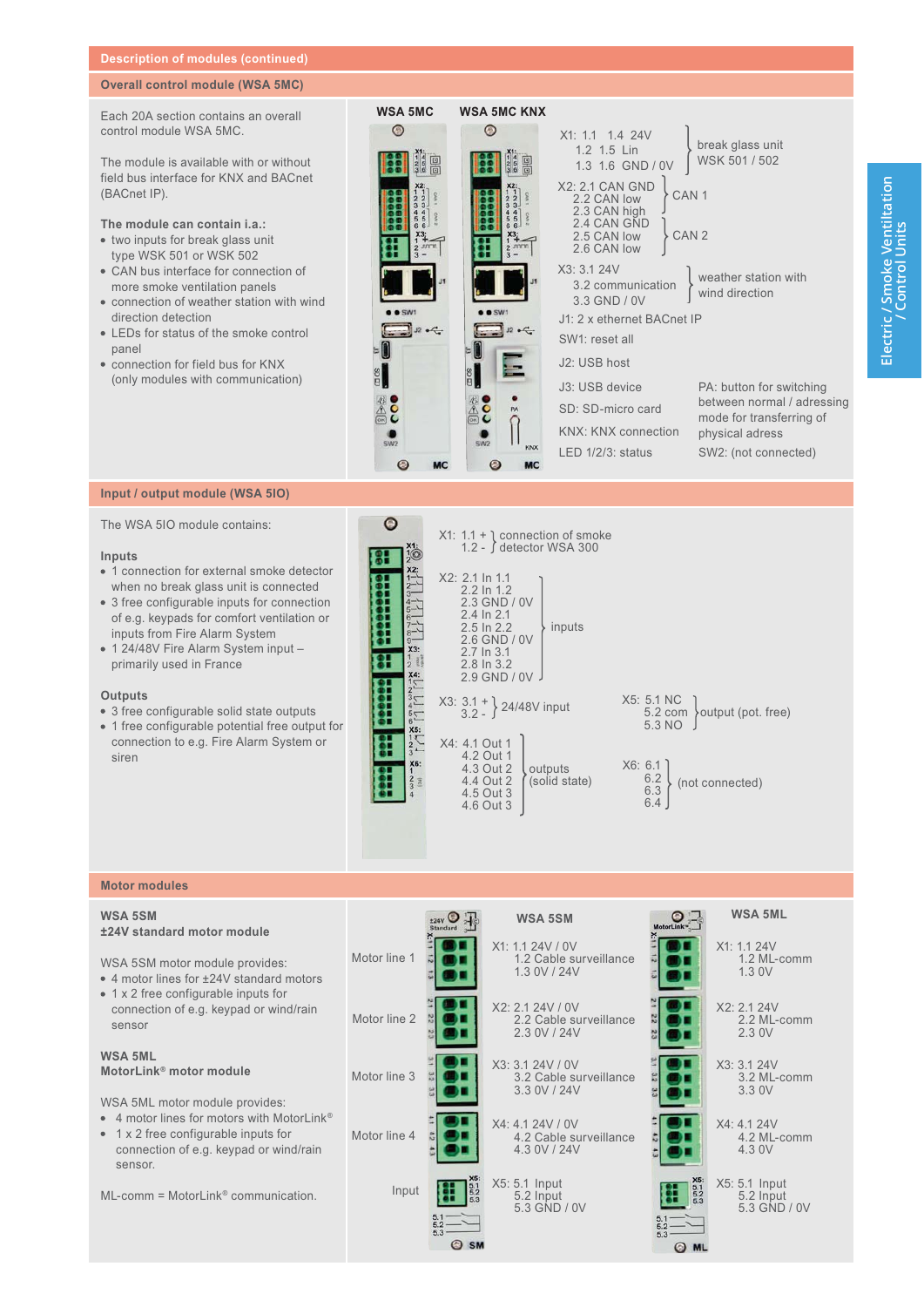| Number of motor lines, inputs and outputs depending on the combination of the three expansion modules<br>The table shows the number of motor lines and inputs obtained per 20A section depending on the combination of the expansion modules. |                                     |                                         |                |                                 |                                    |
|-----------------------------------------------------------------------------------------------------------------------------------------------------------------------------------------------------------------------------------------------|-------------------------------------|-----------------------------------------|----------------|---------------------------------|------------------------------------|
|                                                                                                                                                                                                                                               | <b>Number</b>                       |                                         |                |                                 |                                    |
| <b>Combination of</b><br>expansion modules                                                                                                                                                                                                    | <b>Motor lines</b><br>±24V standard | <b>Motor lines</b><br><b>MotorLink®</b> | Inputs x 2     | <b>Outputs</b><br>(solid state) | <b>Outputs</b><br>(relay) (nc+no)) |
| 000                                                                                                                                                                                                                                           | $\mathbf{1}$                        | $\mathbb O$                             | $\mathbf{1}$   | $\mathbf 0$                     | $\mathsf{O}\xspace$                |
| 100                                                                                                                                                                                                                                           | $\mathbf{1}$                        | $\mathbf 0$                             | $\overline{4}$ | $\mathfrak{Z}$                  | $\mathbf{1}$                       |
| <b>S00</b>                                                                                                                                                                                                                                    | $\sqrt{5}$                          | $\mathbf 0$                             | $\overline{2}$ | $\mathbb O$                     | $\mathsf{O}\xspace$                |
| IS <sub>0</sub>                                                                                                                                                                                                                               | $\sqrt{5}$                          | $\mathbf 0$                             | $\sqrt{5}$     | $\ensuremath{\mathsf{3}}$       | $\mathbf{1}$                       |
| IIS                                                                                                                                                                                                                                           | $5\,$                               | $\mathbf 0$                             | $\,8\,$        | $6\,$                           | $\overline{2}$                     |
| SS0                                                                                                                                                                                                                                           | $\hbox{g}$                          | $\mathbf 0$                             | $\mathfrak{S}$ | $\mathbb O$                     | $\mathsf{O}\xspace$                |
| <b>ISS</b>                                                                                                                                                                                                                                    | $\boldsymbol{9}$                    | $\mathbf 0$                             | $\,6$          | $\ensuremath{\mathsf{3}}$       | $\mathbf{1}$                       |
| SSS                                                                                                                                                                                                                                           | 13                                  | $\mathbf 0$                             | $\overline{4}$ | $\mathbb O$                     | $\mathsf{O}\xspace$                |
| <b>M00</b>                                                                                                                                                                                                                                    | $\mathbf{1}$                        | $\overline{4}$                          | $\overline{2}$ | $\mathbf 0$                     | $\mathsf{O}\xspace$                |
| IMO                                                                                                                                                                                                                                           | $\mathbf{1}$                        | $\overline{4}$                          | $\,$ 5 $\,$    | $\ensuremath{\mathsf{3}}$       | $\mathbf{1}$                       |
| IIIM                                                                                                                                                                                                                                          | $\mathbf{1}$                        | $\overline{4}$                          | $\,8\,$        | $6\,$                           | $\overline{2}$                     |
| MM0                                                                                                                                                                                                                                           | $\mathbf{1}$                        | $\,8\,$                                 | $\mathfrak{S}$ | $\mathbb O$                     | $\mathsf{O}\xspace$                |
| <b>IMM</b>                                                                                                                                                                                                                                    | $\mathbf{1}$                        | $\,8\,$                                 | $\,6$          | $\ensuremath{\mathsf{3}}$       | $\mathbf{1}$                       |
| MMM                                                                                                                                                                                                                                           | $\mathbf{1}$                        | 12                                      | $\overline{4}$ | $\mathbb O$                     | $\mathsf{O}\xspace$                |
| MS0                                                                                                                                                                                                                                           | 5                                   | $\overline{4}$                          | $\mathfrak{Z}$ | $\mathbb O$                     | $\mathbf 0$                        |
| <b>IMS</b>                                                                                                                                                                                                                                    | $\,$ 5 $\,$                         | $\overline{4}$                          | $\,6$          | $\ensuremath{\mathsf{3}}$       | $\mathbf{1}$                       |
| <b>MSS</b>                                                                                                                                                                                                                                    | $\hbox{9}$                          | $\overline{4}$                          | $\overline{4}$ | $\mathbb O$                     | $\mathsf{O}\xspace$                |
| <b>MMS</b>                                                                                                                                                                                                                                    | $\sqrt{5}$                          | $\,8\,$                                 | $\overline{4}$ | $\mathbf 0$                     | $\overline{0}$                     |
| II0                                                                                                                                                                                                                                           | $\mathbf 1$                         | $\mathbf 0$                             | $\overline{7}$ | $6\,$                           | $\overline{2}$                     |
| $\vert\vert\vert$                                                                                                                                                                                                                             | $\mathbf{1}$                        | $\mathbf 0$                             | $10$           | $\boldsymbol{9}$                | 3                                  |

## **Actuator type / number of speeds**<br>This smoke ventilation panel gives the possibility of up to

three window actuator speeds depending on the type of connected actuator:

- ±24V DC standard actuator 1 speed (H&S)
- 
- MotorLink® actuator 3 speeds<br>(H&S / manually operated / automatically)

#### The different speeds:

- · automatically control speed actuators run slowly and almost soundlessly.
- · manual control speed actuators run faster and more audibly.
- H&S and safety control speed actuators run fastest. H&S<br>control always has highest priority.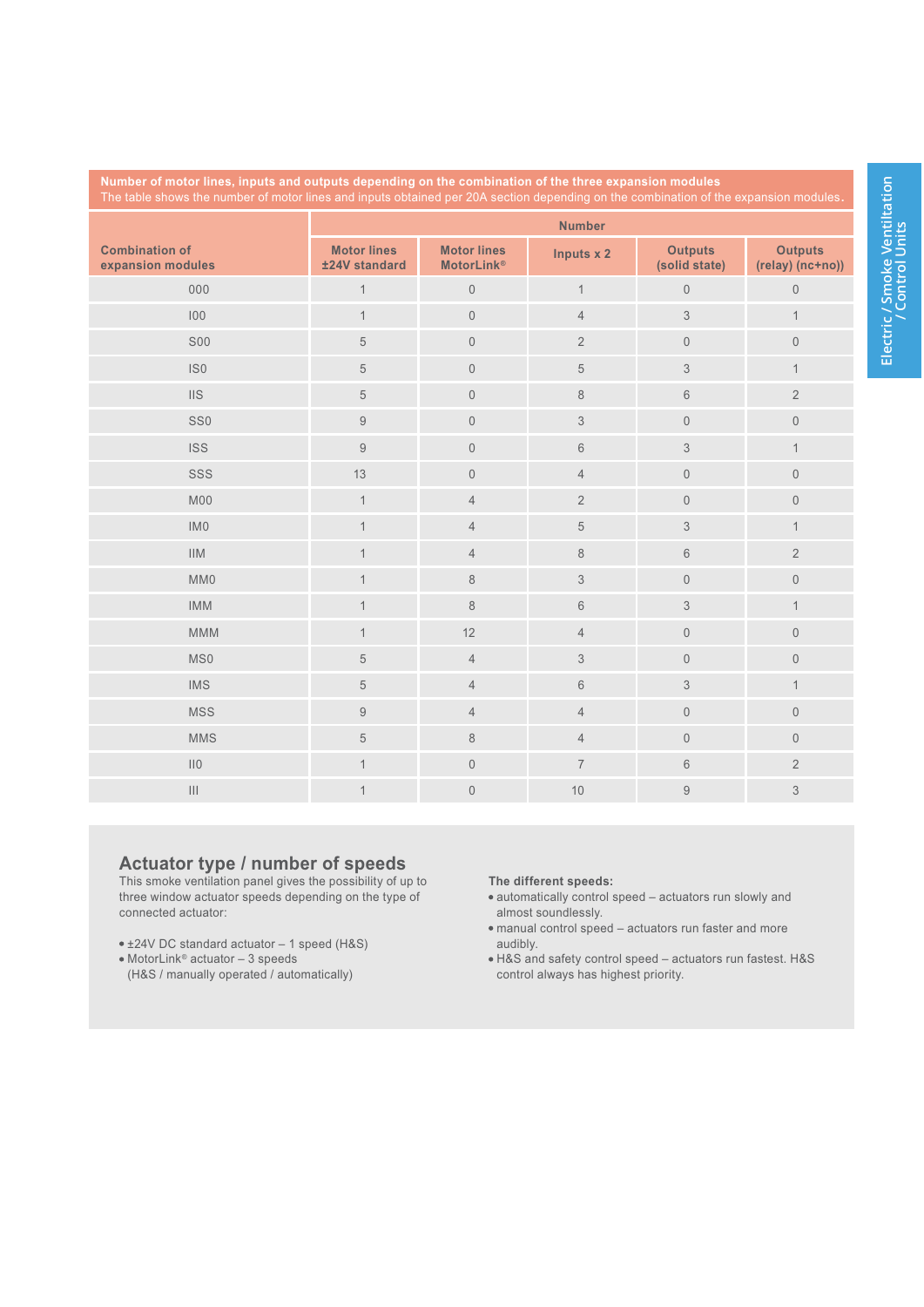|  | Max numbers of motors per motor line which can be connected per module |  |  |  |
|--|------------------------------------------------------------------------|--|--|--|
|--|------------------------------------------------------------------------|--|--|--|

|                             | Max total 20A per section<br>Note: WSC 520 has one section, WSC 540 has two sections, WSC 560 has three sections |                                                   |                      |                                                                     |                      |
|-----------------------------|------------------------------------------------------------------------------------------------------------------|---------------------------------------------------|----------------------|---------------------------------------------------------------------|----------------------|
|                             | <b>WSA 5PS module</b><br>1 x 20A-motor line ±24V                                                                 | <b>WSA 5SM module</b><br>4 x 10A-motor lines ±24V |                      | <b>WSA 5ML module</b><br>4 x 10A-motor lines MotorLink <sup>®</sup> |                      |
| <b>Type of motor</b>        |                                                                                                                  | Motors per<br>motor line                          | Motors per<br>module | Motors per<br>motor line                                            | Motors per<br>module |
| <b>WMS 409 xxxx 01</b>      | 10                                                                                                               | 5                                                 | 10                   | $\mathbf 0$                                                         | $\mathbf 0$          |
| <b>WMS 409-1</b>            | 10                                                                                                               | 5                                                 | 10                   | $\overline{4}$                                                      | 16                   |
| <b>WMS 409-2</b>            | 10                                                                                                               | $\overline{4}$                                    | 10                   | $\overline{2}$                                                      | 8                    |
| <b>WMS 409-3</b>            | $\hbox{9}$                                                                                                       | 3                                                 | $\boldsymbol{9}$     | 3                                                                   | 12                   |
| <b>WMS 409-4</b>            | 8                                                                                                                | $\overline{4}$                                    | 10                   | $\overline{4}$                                                      | 16                   |
| <b>WMS 515</b>              | $\overline{4}$                                                                                                   | $\overline{2}$                                    | $\overline{4}$       | $\overline{0}$                                                      | $\overline{0}$       |
| WMU 836-1                   | 20                                                                                                               | 10                                                | 20                   | $\overline{4}$                                                      | 16                   |
| <b>WMU 836-2</b>            | 20                                                                                                               | 10                                                | 20                   | $\overline{2}$                                                      | 8                    |
| <b>WMU 836-3</b>            | 18                                                                                                               | $\overline{9}$                                    | 18                   | 3                                                                   | 12                   |
| <b>WMU 836-4</b>            | 20                                                                                                               | 8                                                 | 20                   | $\overline{4}$                                                      | 16                   |
| <b>WMU 861-1</b>            | 13                                                                                                               | 6                                                 | 13                   | $\overline{4}$                                                      | 13                   |
| <b>WMU 861-2</b>            | 12                                                                                                               | 6                                                 | 12                   | $\overline{2}$                                                      | 8                    |
| <b>WMU 861-3</b>            | 12                                                                                                               | 6                                                 | 12                   | 3                                                                   | 12                   |
| <b>WMU 861-4</b>            | 12                                                                                                               | $\overline{4}$                                    | 12                   | $\overline{4}$                                                      | 12                   |
| WMU 862-1 / WMU 882-1       | $\hbox{9}$                                                                                                       | $\overline{4}$                                    | $9\,$                | $\overline{4}$                                                      | $\boldsymbol{9}$     |
| WMU 862-2 / WMU 882-2       | 8                                                                                                                | $\overline{4}$                                    | $\,8\,$              | $\overline{2}$                                                      | 8                    |
| WMU 862-3 / WMU 882-3       | $\boldsymbol{9}$                                                                                                 | 3                                                 | $\boldsymbol{9}$     | 3                                                                   | $\boldsymbol{9}$     |
| WMU 862-4 / WMU 882-4       | 8                                                                                                                | $\overline{4}$                                    | 8                    | $\overline{4}$                                                      | 8                    |
| WMU 863-1 / WMU 883-1       | 6                                                                                                                | $\overline{2}$                                    | $6\phantom{1}$       | $\overline{2}$                                                      | 6                    |
| WMU 863-2 / WMU 883-2       | 6                                                                                                                | $\overline{2}$                                    | 6                    | $\overline{2}$                                                      | 6                    |
| WMU 863-3 / WMU 883-3       | 6                                                                                                                | 3                                                 | 6                    | 3                                                                   | 6                    |
| WMU 863-4 / WMU 883-4       | $\overline{4}$                                                                                                   | $\overline{4}$                                    | $\overline{4}$       | $\overline{4}$                                                      | $\overline{4}$       |
| WMU 864-1 / WMU 884-1       | 4                                                                                                                | $\overline{2}$                                    | $\overline{4}$       | $\overline{2}$                                                      | $\overline{4}$       |
| WMU 864-2 / WMU 884-2       | 4                                                                                                                | $\overline{2}$                                    | $\overline{4}$       | $\overline{2}$                                                      | $\overline{4}$       |
| WMU 864-3 / WMU 884-3       | 3                                                                                                                | $\mathbf 0$                                       | $\overline{0}$       | $\overline{0}$                                                      | $\overline{0}$       |
| WMU 864-4 / WMU 884-4       | $\overline{4}$                                                                                                   | $\mathbf 0$                                       | $\overline{0}$       | $\overline{0}$                                                      | $\overline{0}$       |
| <b>WMU 885-1</b>            | $\overline{4}$                                                                                                   | $\overline{2}$                                    | $\overline{4}$       | $\overline{2}$                                                      | $\overline{4}$       |
| <b>WMU 885-2</b>            | 4                                                                                                                | $\overline{2}$                                    | $\overline{4}$       | $\overline{2}$                                                      | 4                    |
| <b>WMU 885-3</b>            | 3                                                                                                                | $\mathbf 0$                                       | $\overline{0}$       | $\mathbf 0$                                                         | $\overline{0}$       |
| <b>WMU 885-4</b>            | $\overline{4}$                                                                                                   | $\mathbf 0$                                       | $\mathbf{0}$         | $\overline{0}$                                                      | $\overline{0}$       |
| WMX 503 / 504 / 523 / 526-1 | 40                                                                                                               | 20                                                | 40                   | 4                                                                   | 16                   |
| WMX 503 / 504 / 523 / 526-2 | 40                                                                                                               | 20                                                | 40                   | $\overline{2}$                                                      | 8                    |
| WMX 503 / 504 / 523 / 526-3 | 39                                                                                                               | 18                                                | 39                   | 3                                                                   | 12                   |
| WMX 503 / 504 / 523 / 526-4 | 40                                                                                                               | 20                                                | 40                   | 4                                                                   | 16                   |
| WMX 803 / 804 / 823 / 826-1 | 20                                                                                                               | 10                                                | 20                   | 4                                                                   | 16                   |
| WMX 803 / 804 / 823 / 826-2 | 20                                                                                                               | 10 <sup>°</sup>                                   | 20                   | $\overline{2}$                                                      | 8                    |
| WMX 803 / 804 / 823 / 826-3 | 18                                                                                                               | 9                                                 | 18                   | 3                                                                   | 12                   |
| WMX 803 / 804 / 823 / 826-4 | 20                                                                                                               | 8                                                 | 20                   | 4                                                                   | 16                   |
| WML 820/825                 | 20                                                                                                               | 10                                                | 20                   | $\overline{0}$                                                      | $\overline{0}$       |
| WMB 801/802*                | max. 4A connected to the WMB max. 4A connected to the WMB                                                        |                                                   |                      | $\overline{0}$                                                      | $\overline{0}$       |
| WMB 811/812*/**             | 20                                                                                                               | 10                                                | 20                   | $\overline{2}$                                                      | $\overline{2}$       |

\* Do not exceed the total power consumption of the motor line<br>\*\* When having two locking motors per motor line, it must be one of each type: 1 x WMB 811 and 1 x WMB 812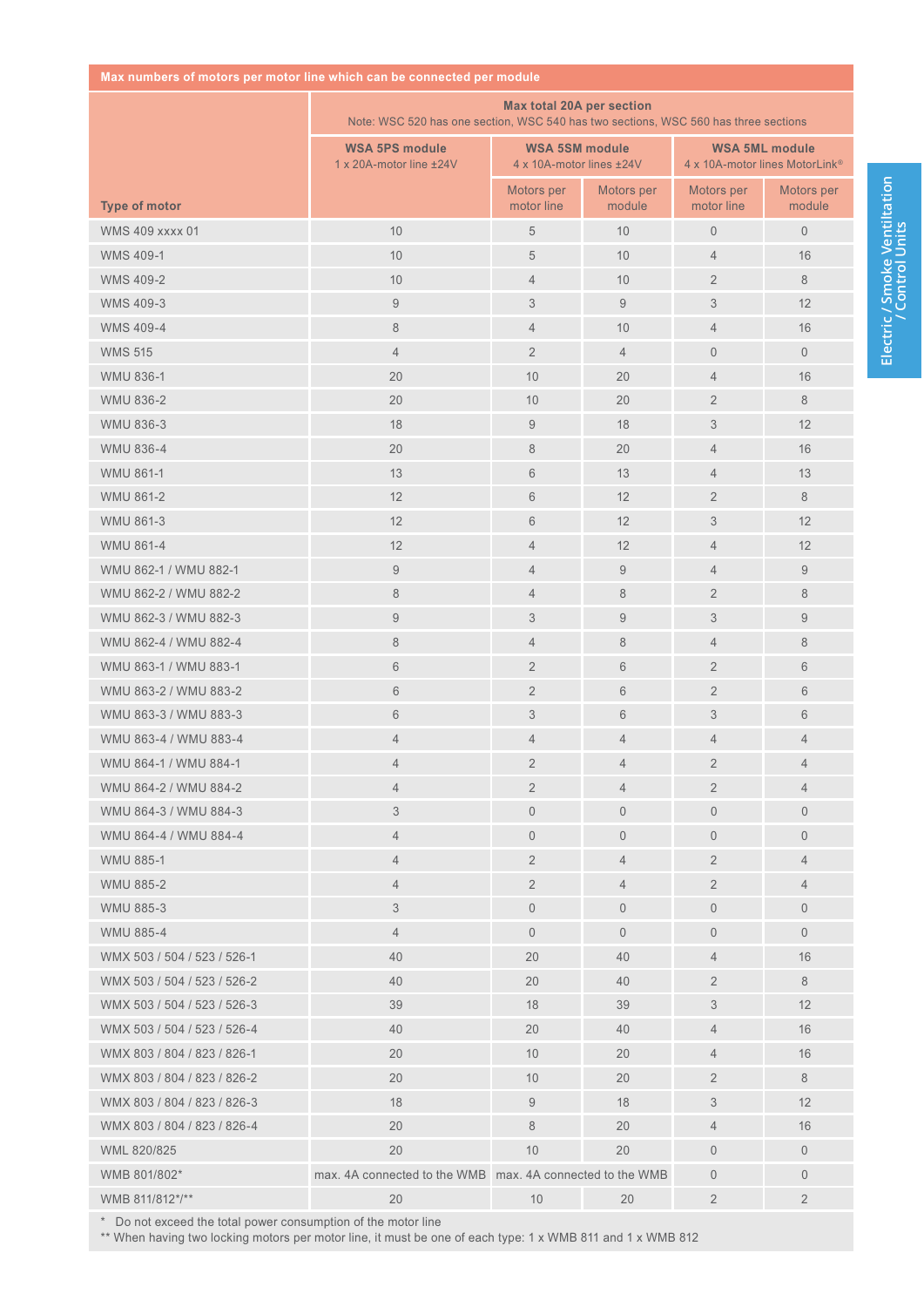| <b>Technical specifications</b>    |                                                                                                                                                                                                                                                                                                                                                        |                                                                                                                                                                                           |  |  |
|------------------------------------|--------------------------------------------------------------------------------------------------------------------------------------------------------------------------------------------------------------------------------------------------------------------------------------------------------------------------------------------------------|-------------------------------------------------------------------------------------------------------------------------------------------------------------------------------------------|--|--|
| <b>Output current (nominal)</b>    | WSC 520: 20A / WSC 540: 40A / WSC 560: 60A                                                                                                                                                                                                                                                                                                             |                                                                                                                                                                                           |  |  |
| <b>Motor lines</b><br>Motor groups | Per 20A section: max. 13 motor lines (1 x 20A ± 24V standard motor line and 12 x ± 24V standard /<br>MotorLink <sup>®</sup> motor lines) in max 13 motor groups and max 13 smoke zones                                                                                                                                                                 |                                                                                                                                                                                           |  |  |
| <b>Smoke zones</b>                 | Via the software more motor lines can be connected in the same group                                                                                                                                                                                                                                                                                   |                                                                                                                                                                                           |  |  |
| Primary voltage                    | WSC 520: 1 x 230V AC (±10%) / 50Hz<br>WSC 540: 2 x 230V AC (±10%) / 50Hz<br>WSC 560: 3 x 230V AC (±10%) (400V AC) / 50Hz                                                                                                                                                                                                                               |                                                                                                                                                                                           |  |  |
| <b>Actuator secondary voltage</b>  | Motor voltage<br>Open circuit voltage at 230V AC (no load)<br>Ripple at max load                                                                                                                                                                                                                                                                       | 24V DC (±15%)<br>27.6V DC @ 20°C<br>max 6% (3.5Vpp)                                                                                                                                       |  |  |
| <b>Power consumption</b>           | WSC 520: min 2,5W <sup>1+2</sup> , typ. 2,8W <sup>1+3</sup> . At max load 540W<br>WSC 540: min 5,0W <sup>1+2</sup> , typ. 5,6W <sup>1+3</sup> . At max load 1080W<br>WSC 560: min 7,5W <sup>1+2</sup> , typ. 8,4W <sup>1+3</sup> . At max load 1620W                                                                                                   |                                                                                                                                                                                           |  |  |
|                                    | 1) no load: system operational but no motors are running                                                                                                                                                                                                                                                                                               | 2) min: with 1 x WSK 501 break glass unit and 1 x WSA 300 smoke detector per 20A section<br>3) max load: with 4 x WSK 501 break glass unit and 4 x WSA 300 smoke detector per 20A section |  |  |
| Inrush current on primary site     | WSC 520: 30A / WSC 540: 60A* / WSC 560: 90A* <0.05ms                                                                                                                                                                                                                                                                                                   | $*=30A > 0,05ms$ on each phase                                                                                                                                                            |  |  |
| <b>Operating condition</b>         | -5°C - +40°C, max. 95% relative humidity (not condensing)<br>EN 12101-10 and prEN 12101-9 Class 1 with IP value increased to IP 54                                                                                                                                                                                                                     |                                                                                                                                                                                           |  |  |
| <b>Emergency power supply</b>      | >72 hours in accordance with EN 12101-10                                                                                                                                                                                                                                                                                                               |                                                                                                                                                                                           |  |  |
| Switch-on duration                 | ED 40% (4 min. per 10 min.)                                                                                                                                                                                                                                                                                                                            |                                                                                                                                                                                           |  |  |
| <b>Cable connection</b>            | Actuator: flexible max 6mm <sup>2</sup> /solid max 10mm <sup>2</sup> , other components: min 0.2mm <sup>2</sup> /max 1.5mm <sup>2</sup>                                                                                                                                                                                                                |                                                                                                                                                                                           |  |  |
| Size and weight                    | WSC 520: 380 x 600 x 210mm (WxHxD), 17kg no batteries, 28kg with batteries (2xWSA 017)<br>WSC 540: 600 x 600 x 210mm (WxHxD), 26kg no batteries, 49kg with batteries (4xWSA 017)<br>WSC 560: 1000 x 760 x 210mm (WxHxD), 57kg no batteries, 90kg with batteries (6xWSA 017)                                                                            |                                                                                                                                                                                           |  |  |
| <b>Material</b>                    | Metal housing for surface mounting                                                                                                                                                                                                                                                                                                                     |                                                                                                                                                                                           |  |  |
| Colour                             | Grey (RAL 7035)                                                                                                                                                                                                                                                                                                                                        |                                                                                                                                                                                           |  |  |
| IP rating                          | <b>IP54</b>                                                                                                                                                                                                                                                                                                                                            |                                                                                                                                                                                           |  |  |
| Approval / certification           | WSC 520/540/560:<br>Approved according to EN 12101-10.<br>Approval according to prEN 12101-9 requested.                                                                                                                                                                                                                                                |                                                                                                                                                                                           |  |  |
|                                    | WSC 5MC KNX (module):<br>Certified and listed by BACnet Interest Group Europe.<br>See certificate and pics on our website www.windowmaster.com                                                                                                                                                                                                         |                                                                                                                                                                                           |  |  |
| <b>Delivery includes</b>           | FlexiSmoke™ smoke ventilation panel.<br>Supplied with:<br>• WSA 510 end of line module, 1 pcs.<br>• WSA 501 10k $\Omega$ resistors (package of 10 pcs.): WSC 520/1 package, WSC 540/2 packages,<br>WSC 560/3 packages<br>If the module WSA 5SM is a part of the panel delivery will include 4 pcs. WSA 510 end of line<br>module per "WSA 5SM" module. |                                                                                                                                                                                           |  |  |
| To be ordered separately           | Back-up battery type WSA 017 (12V/17-18Ah) - order two batteries per 20A section                                                                                                                                                                                                                                                                       |                                                                                                                                                                                           |  |  |
| Spare parts                        | See the spare part list on our website www.windowmaster.com under "Products"                                                                                                                                                                                                                                                                           |                                                                                                                                                                                           |  |  |
| <b>Note</b>                        | We reserve the right to make technical changes                                                                                                                                                                                                                                                                                                         |                                                                                                                                                                                           |  |  |